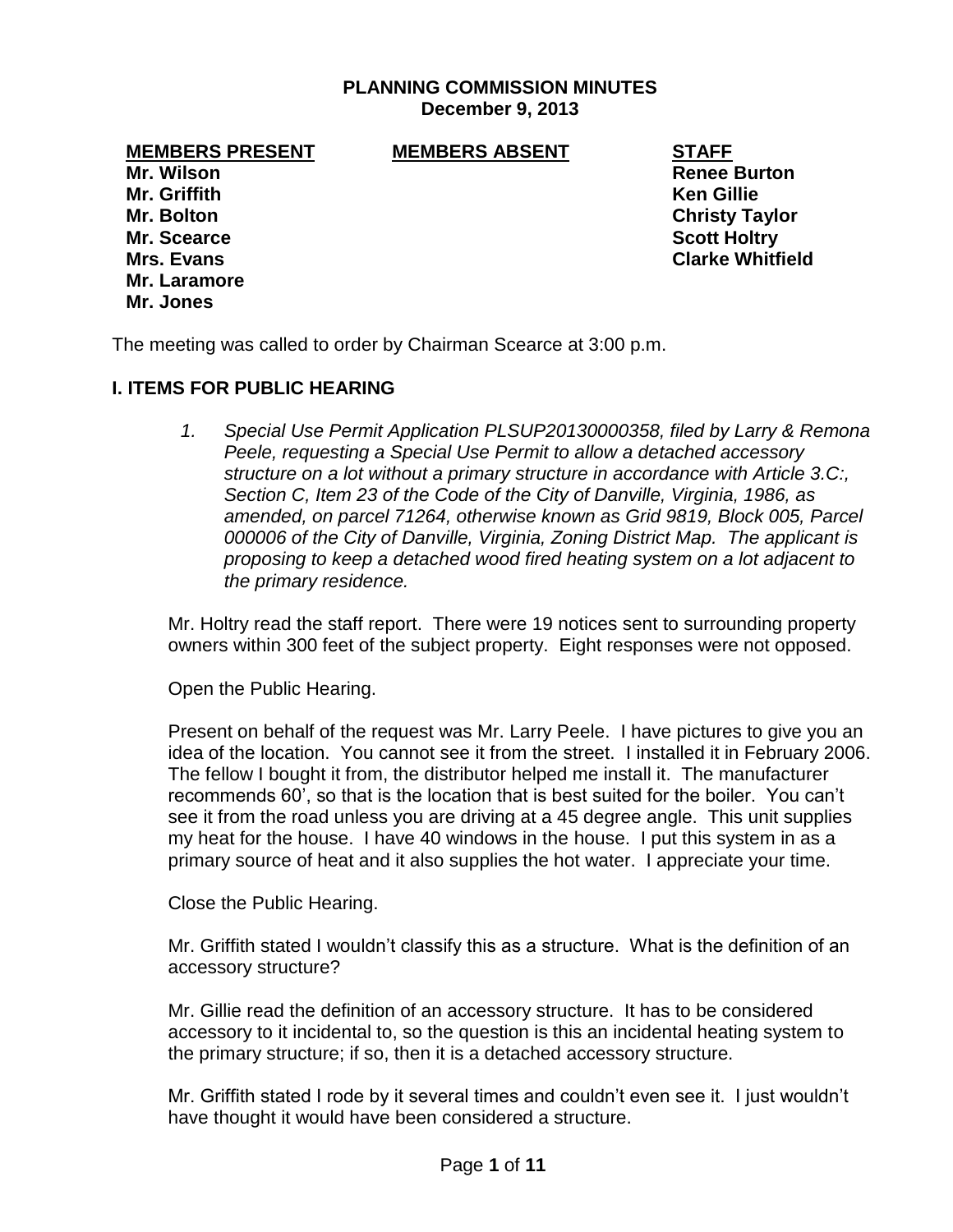**Mr. Griffith made a motion to recommend approval of PLSUP20130000358 with the condition that only one accessory structure be allowed on the property. Mr. Jones seconded the motion. The motion was approved by a 7-0 vote***.*

*2. Special Use Permit Application PLSUP20130000359, filed by Ta Tarnisha Lowery, requesting a Special Use Permit to have a duplex in accordance with Article 3.E:, Section C, Item 2 of the Code of the City of Danville, Virginia, 1986, as amended, at 1203 Claiborne St., otherwise known as Grid 2706, Block 023, Parcel 000005 of the City of Danville, Virginia, Zoning District Map. The applicant is proposing to convert a single family home into a duplex.*

Mr. Holtry read the staff report. Thirty notices were sent to surrounding property owners within 300 feet of the subject property. Seven responses were not opposed.

Open the Public Hearing.

Present on behalf of the request was Ms. Ta Tarnisha Lowery. My original intentions were to provide some rental property in the area; but once I got there it was not what I thought. I would like to convert it to a duplex because the downstairs is finished. I went through the process to try and get the permit. The only thing that I wasn't aware of is the separation and the parking requirements. I did initially want to get a waiver for the parking, but I have been informed that is not allowed in this area. The street is right across from the cemetery. The front of the house has adequate parking for at least three cars. Not to be disrespectful to the occupants in that area, but the majority of them have no cars. Although we can't waive the parking, I was hoping that we could alter it. The property does have a driveway and there is the street side parking. This is something that I really want to do.

Mr. Bolton asked what type of heat is the basement going to have? Is it going to be separate?

Ms. Lowery responded I looked into a split system. Each one has its own heating unit and air conditioning unit. You adjust them with a remote control.

Mr. Bolton asked are free standing circulators still around? Are they ok in the city? I know a lot of basement apartments have free standing circulators.

Ms. Lowery stated I spoke with the inspector about the split system and he said it was ok. There is already duct work in the basement.

Mr. Griffith asked other than the parking, are there any problems with the other conditions set forth here?

Ms. Lowery responded no. I figured I would have to do all of that stuff anyway. I was anticipating all of it except for the separation because it is attached.

Mr. Griffith asked would the on street parking count?

Mr. Gillie responded no.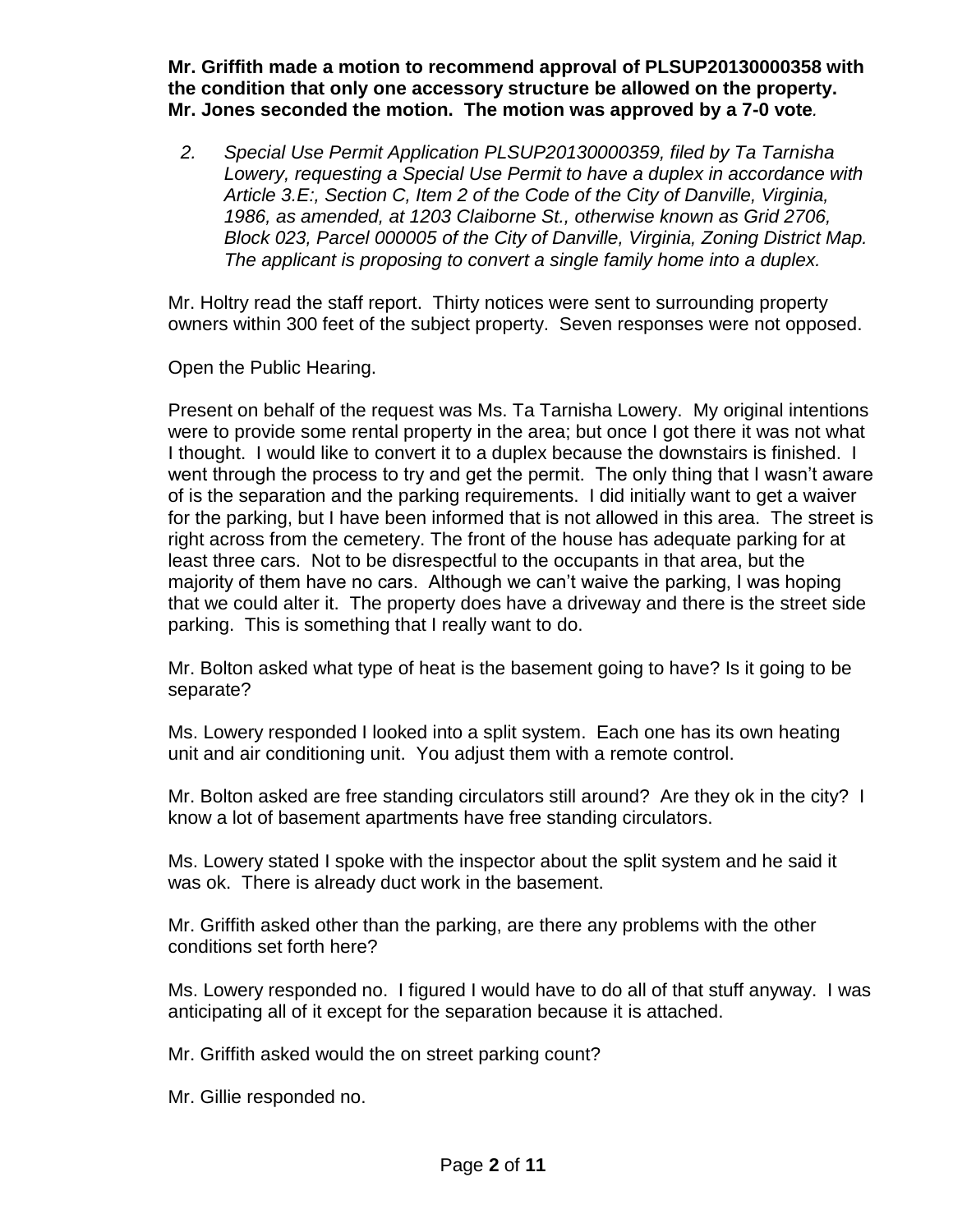Mr. Griffith stated we had this on Marshall Terrace. There was discussion about parking and I thought we counted on street parking for that.

Mr. Gillie stated we did not count on street parking. They have to provide the minimum off street parking. They can do shared parking. There may be other opportunities for this type of parking in the immediate area, but we cannot count on street parking.

Ms. Lowery stated the backyard is not that big. If you ride down the street there are a lot of vacant homes that are boarded up. In fact this house is on your derelict list. I guess I feel like given the area, the lot size, and the situation sometimes things have to be considered as a whole. Even if it is a single family home, you still have to appeal to the audience. Back when the homes were built, lot sizes were smaller and everything was different from the codes that you have in place now.

Mr. Scearce asked didn't staff recommend approval?

Mr. Gillie responded we are recommending approval of the special use permit. There are options for the providing parking on site. Failure to provide parking on site, we would look at remote off site. There is always the ability to go to the Board of Zoning Appeals (BZA) and ask for a variance to the parking requirements. At this point, without the special use permit, she can't ask the BZA to allow a waiver. We are trying to do one step at a time.

Ms. Lowery stated I wasn't aware of that, sorry.

Mr. Jones stated there was a comment about the number of tenants. Are there limits placed on the number of tenants inside the apartments?

Mr. Gillie responded there are Building Code requirements regarding the number of tenants and there are Zoning Code requirements for the number of unrelated persons living inside a home. There are limitations based on the square footage of the facility.

Close the Public Hearing.

Mr. Wilson asked if we approve this are we basically sending it to the BZA?

Mr. Gillie responded no. You are sending it to City Council for their determination on granting the special use permit. If City Council grants the special use permit there will still be those conditions that they have to meet the minimums of the code. If they cannot meet the minimums of the code by either providing parking on site or remote offsite parking, then it goes to the BZA. In her case, you need to explore all of your options before you go to BZA, because the BZA should not grant a variance until all other avenues have been explored and found to be not possible. Right now we are just going through that first step of can they do it and once they can do it we will run down the other options. If all of the other options are found to be impossible then they go to the BZA.

Mr. Wilson asked so your recommendation basically includes those three options?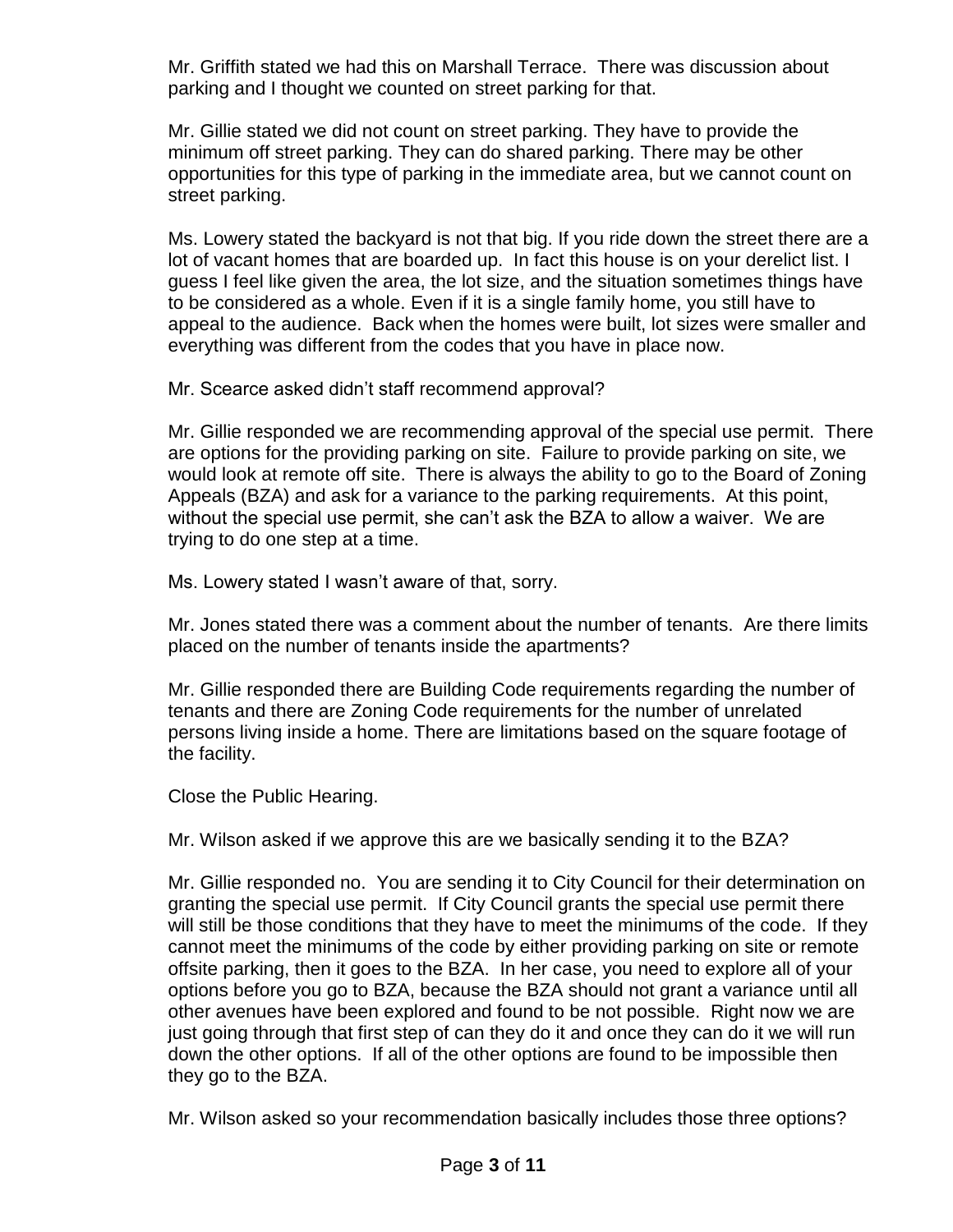Mr. Gillie responded yes.

Mr. Wilson asked so really we are just looking at the idea of a duplex on that site?

Mr. Gillie responded correct.

Mrs. Evans asked do we have the option today to waive parking?

Mr. Gillie responded you do not because it is a code requirement. Only the BZA can grant a variance to that code.

Mr. Scearce stated this is the first step toward making a piece of property that is not very usable, usable again.

Mr. Jones asked historically, has this body waived situations for parking?

Mr. Gillie responded you have limited options on anything that you can waive. In those cases, it is industrial operations that you can waive paving requirements for trucks. You did that for the Goodyear plant when they were doing an addition to the rear of the facility and for Riverside Roof Truss multiple years ago when they were driving forklifts between buildings. This body really doesn't have the ability to waive parking spaces because those are set by the code. We can go back and look at amending the Zoning Code, but as it stands right now that is a function of the BZA.

Mr. Jones asked if she loses at that level, she can always appeal to City Council right?

Mr. Gillie responded is she loses at the BZA level she can appeal to the court system.

Mrs. Evans asked what about the other duplexes in that area? Do they meet the parking requirements?

Mr. Gillie responded they are grandfathered in. They are legal non-conforming. The only other body other than the BZA that has the ability to waive parking requirements is the Commission of Architectural Review in the historic district. Because of the historic nature of the properties, that was something that City Council adopted as part of the historic overlay district. It is not under your purview. We have code changes at the end of the meeting, so if that is something you want us to look at, that would be the time to make a recommendation.

# **Mr. Griffith made a motion to recommend approval of PLSUP20130000359 with conditions per staff. Mr. Laramore seconded the motion. The motion was approved by a 7-0 vote.**

*3. Special Use Permit Application PLSUP20130000357, filed by Roberts Investment Properties, requesting a Special Use Permit to allow for detached accessory structures on a lot without a primary structure in accordance with Article 3.C:, Section C, Item 23 of the Code of the City of Danville, Virginia, 1986, as amended, on approximately 30 acres between Riverside and Westover Dr., otherwise known as Grid 9818, Block 005, Parcel 0000016 of*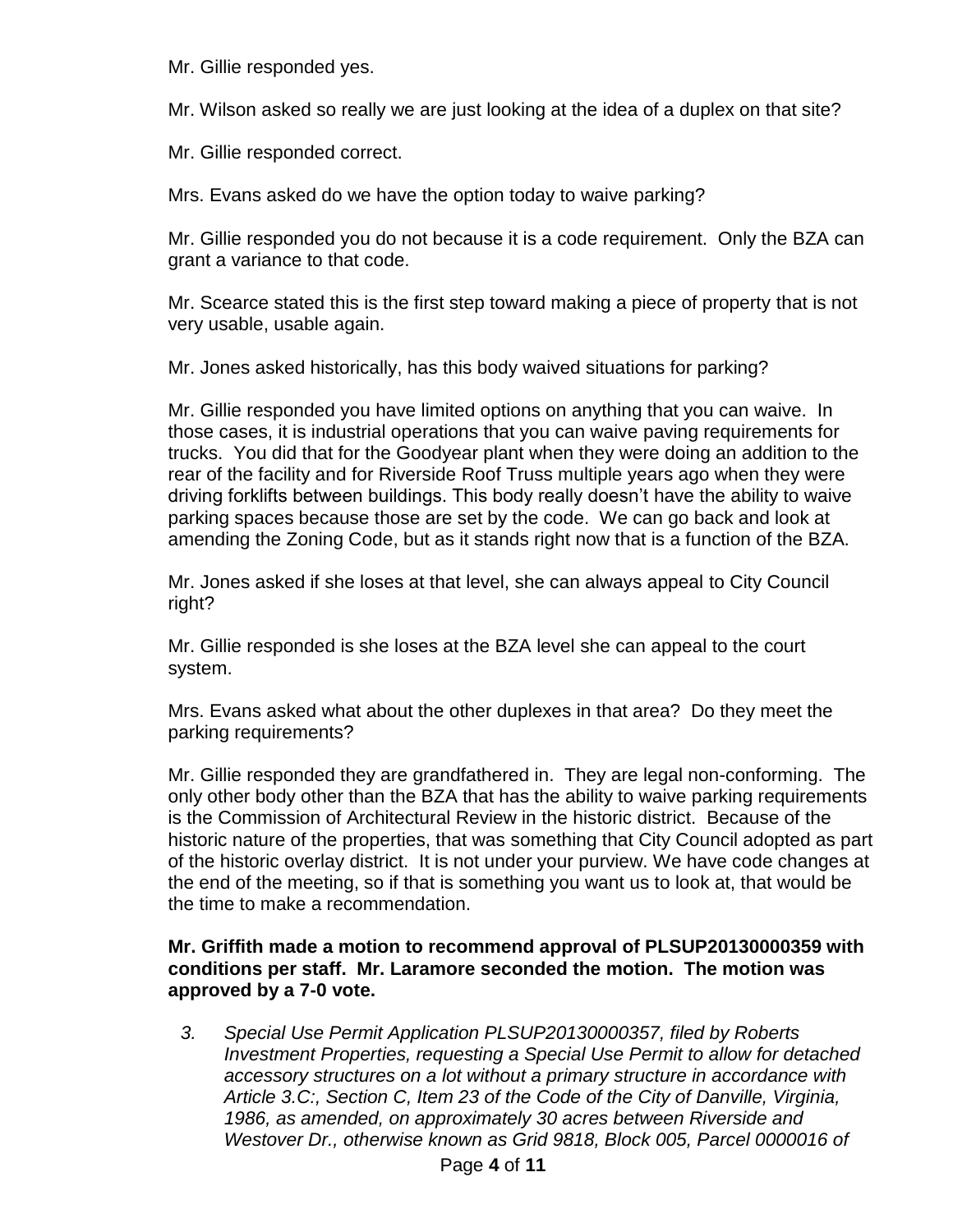*the City of Danville, Virginia, Zoning District Map. The applicant is proposing to construct two detached accessory buildings on a property without a primary building.*

Mrs. Burton read the staff report. Thirty-three notices were sent to surrounding property owners within 300 feet of the subject property. Five responses were not opposed. Five responses were opposed.

Open the Public Hearing.

Present on behalf of the request was Mr. Shawn Roberts, Roberts Investment Properties. I would like to build two accessory structures on this piece of property at 3547. It is behind is behind 3571, which is a residential house that I own. I would like to put construction materials in this building. One building will be enclosed; the other building will be similar to an old barn. These properties will never be seen from Westover Drive. Given the topography of the land you will not be able to see these structures. The current road you use to get into the property has always been the farm road, but there is a legal paper street further east that I could access it from. The reason I didn't change the size of the buildings once staff denied the use of storing commercial equipment is because I already own the buildings that I am planning on erecting there.

Mr. Jones asked what is the length of this structure from Riverside to Westover?

Mr. Scearce asked you mean the length of the land?

Mr. Roberts responded I would say 1600 feet. I am just guessing. It is almost 250 feet from Westover.

Mr. Griffith asked what about the residents that live around this property?

Mr. Roberts responded the back of this property is wooded and undisturbed. This time of year you may be able to see something in the woods, but it would not be easily visible.

Mr. Griffith asked do the properties on Linden also back up to this property?

Mr. Roberts responded no sir.

Mrs. Evans asked what kind of buildings are they?

Mr. Roberts responded one of them is an old barn with an A style roof and the other one is a steel standing building that will be enclosed.

Mrs. Evans asked what items are you planning on storing?

Mr. Roberts responded farm equipment and personal material.

Mr. Griffith asked does this meet "one accessory structure allowed without a primary structure?" He is talking about putting up two.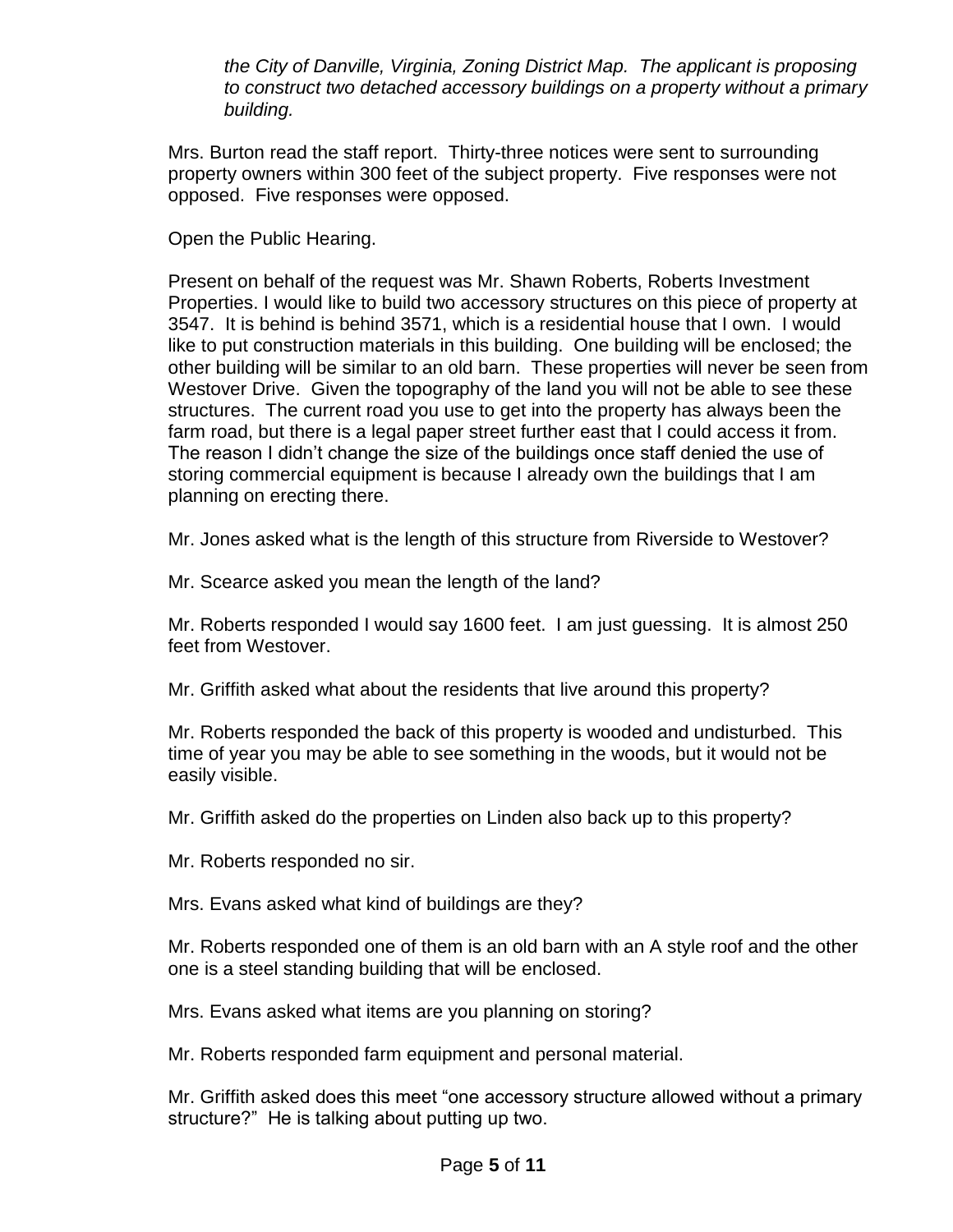Mr. Gillie responded no Planning Commission can grant a waiver to those requirements. The concerns we had was the size of the buildings and the commercial storage. I am sorry I can't get the measurement to work, so I can't give you the exact size of that piece of property.

Mr. Scearce asked how many acres is it?

Mr. Roberts responded right at 30. I own 17 properties within a two mile radius in that area. It is a convenience factor for me. That is the reason I want to put the accessory structures there.

Mr. Scearce asked would you be willing to put a condition on this to not use it for commercial use?

Mr. Roberts responded if that is what it takes. I originally wanted to put construction equipment in there, but if that is what it takes to get the buildings I will be willing to accept that.

Mr. Scearce stated whether you put farm equipment in there or whatever, if the buildings are enclosed no one is going to see it.

Mr. Griffith asked one building is going to be enclosed?

Mr. Roberts responded one will have open sides.

Mr. Wilson asked have you met with any of the surrounding property owners at all?

Mr. Roberts responded several but not all of them. If you look at the property now, there are probably six buildings that are not usable. Where I want to put these structures cannot be seen by surrounding properties.

Mr. Wilson asked are you removing those buildings?

Mr. Roberts responded yes. They are basically laying on the ground now.

Mr. Laramore asked is your property attached?

Mr. Roberts responded no. If you go east on Westover Drive, I am the first house on Linden Lane.

Mr. Scearce asked but you are accessing this through your property right?

Mr. Roberts responded yes.

Mr. Scearce stated but it is not your residence.

Mr. Roberts stated right.

Mr. Laramore asked are these two properties zoned the same?

Mr. Scearce responded I think they all show T-R.

### Page **6** of **11**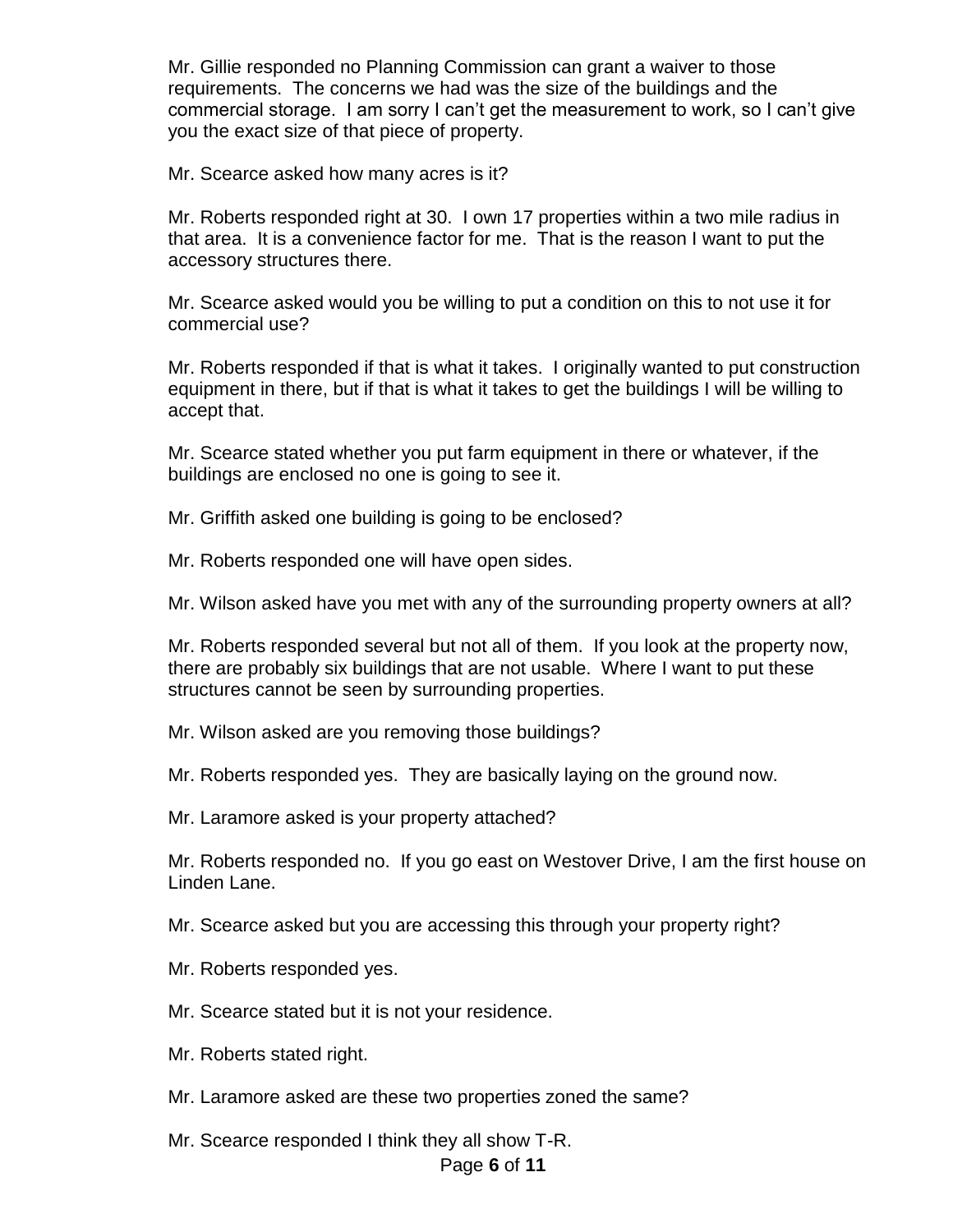Mr. Gillie responded the property that fronts on Westover is Threshold Residential and the other piece is Threshold Residential.

Mrs. Evans asked is the house rented?

Mr. Roberts responded it is not right now, I just recently purchased this property.

Mr. Bolton asked are we restricting the use because of zoning?

Mr. Gillie responded he cannot store commercial equipment on that property. It is not zoned to allow for commercial storage. In that case it would have to be a contractor's office or a contractor's storage lot, which would require a different classification than residential property. He could ask to rezone the property to have commercial storage, but in that case it would be spot zoning. He can store his personal equipment that he uses in conjunction with that property.

Mrs. Evans asked if we grant the special use permit and he ever decided to sell the property, could those accessory buildings remain and someone else use them?

Mr. Gillie responded they can use the buildings, but they could not use them for commercial purposes. If he were to sell the property, they could store their personal equipment, but they could not store anything of a commercial nature.

Mr. Jones stated number four on the staff analysis states that there is not access easement on record. He gets to this property through his property. So what you are saying is that if he ever sells that the owner will not be able to use that access.

Mr. Whitfield stated if he ever sells either piece of property, whoever has that large tract is either going to require or request an easement, but right now it is his property.

Mr. Roberts stated there is also the paper street.

Mr. Scearce stated so there is access.

Mr. Gillie stated you would have to improve that paper street for that access to count. Right now that does not meet city standards. He is accessing it through property he already owns which is fine, but there is the potential for him to sell it and create an access issue without improving that street.

Mr. Wilson asked is there a way to get these issues worked out? It seems to me that a lot of it is about roads in, future possible sales, and commercial usage. Is there anything that could be done to get those worked out?

Mr. Gillie responded Planning Commission could condition it that there is a consolidation of properties to require that he has frontage on a street. He has frontage on that paper street, so that is why we haven't said that he has to consolidate those two together. He does have frontage on an unopened paper street. If he would sell that lot off on the front then we would require him to improve the street. It would be cleaner and easier if they would just consolidate it and make one large piece. It does have frontage on Riverside, but it is not practical to actually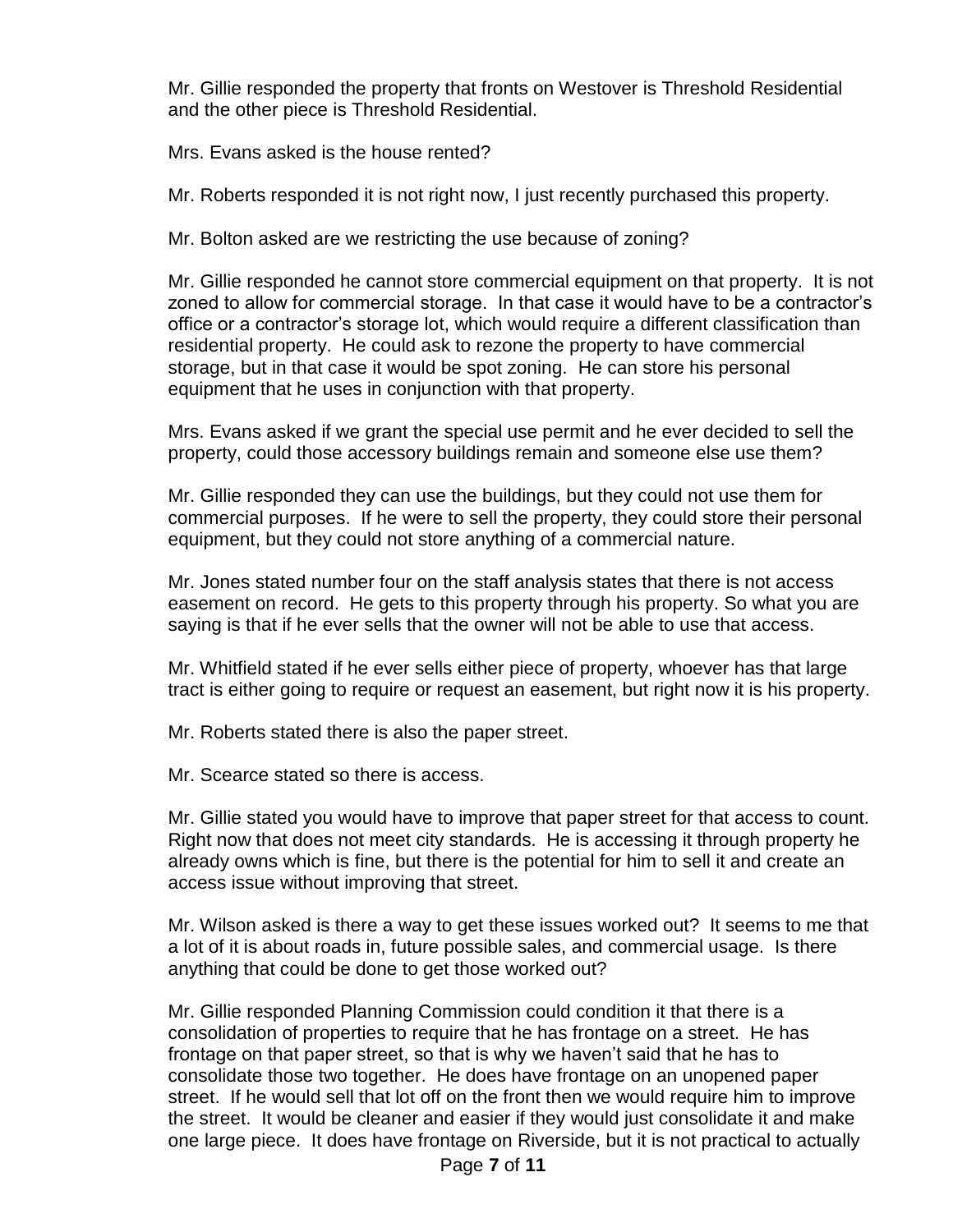access that portion of it. For the non-commercial use, the applicant would have to proffer that.

Mr. Whitfield stated if you make it a condition of the special use permit and he stores anything on it he would be in violation of the special use permit.

Mr. Scearce stated it seems that the commercial storage is the only concern. All of the other is future what ifs.

Mr. Bolton asked you don't have a problem with these five if he proffers the use of commercial equipment?

Mr. Gillie responded he doesn't have to proffer, this is a special use permit. You can condition upon those. It is up to you. We need some sort of limitation to make sure something doesn't happen.

Mr. Griffith stated earlier we granted a special use permit to have one accessory structure, so we have the authority to waive the requirement of one accessory structure?

Mr. Gillie responded you can grant more than one, because it is for a detached accessory structure. We changed the code to allow for remote offsite detached accessory structures. Planning Commission can grant more than one.

Mr. Laramore asked does consolidating this property solve any of these problems?

Mr. Gillie responded not 100%. The property does have frontage on Riverside and frontage on a paper street, which it would have to be improved. The frontage on Riverside, based on topography, is not used for the access. The actual access comes off of another lot. Consolidating would solve the access issue. Is it truly required? No, he meets the other code requirements. It would clean it up but it doesn't necessarily solve it.

Mr. Scearce stated there isn't an access problem because he owns them all. I hate to put restrictions on him that restricts the use of his property or changes anything until such time he makes a decision to do something. The main question is the commercial use because of zoning.

Mr. Wilson stated it seems to me that as far as making a recommendation that we can only put conditions that restrict the use because that is what the code is.

Mr. Gillie stated when staff recommends denial of something we like to explain why we recommend denial. We put the issues that we have with it. The bullets up top are concerns that we have. If Planning Commission is going to recommend approval, the one thing that you should do in our opinion is say no commercial use of this, so there is no question. If in the future someone goes to buy this that should show up in the title search as a condition of the property. If we do see the equipment out there, Mr. Roberts knows that he is in violation of the Zoning Code.

Mr. Jones asked what would he have to do to access his property from Riverside Drive?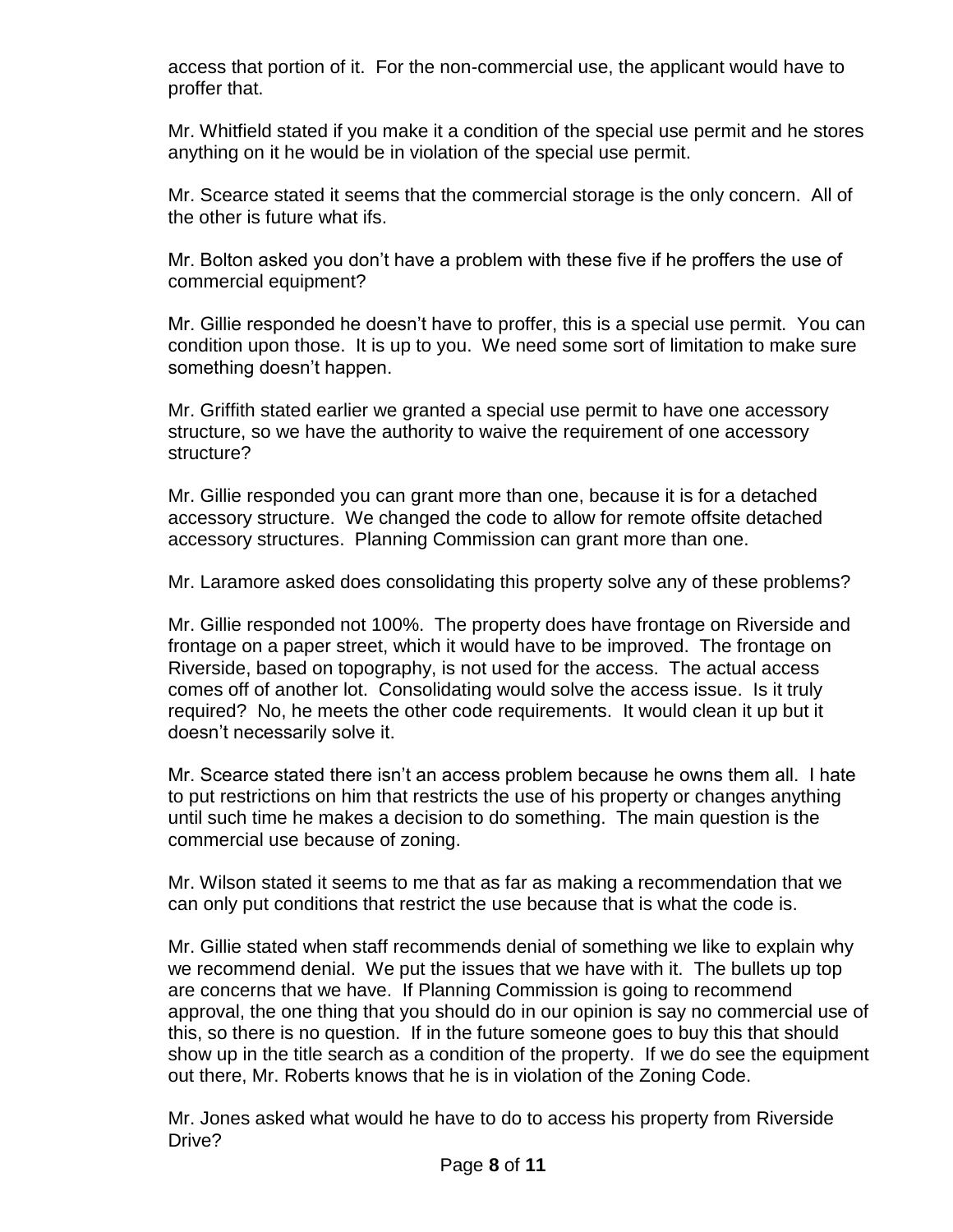Mr. Gillie responded he would have to apply for a driveway permit. He would have to fill in a pretty big hole or hill to cut and do it. Is it possible? Yes if you throw enough money at it. In his defense, it is cost prohibitive to do something like that.

Mr. Bolton asked could he do an easement?

Mr. Whitfield responded sure. He could do an access easement. I think you are worrying about something that may or may not happen in the future. Clearly that would have to be done if either one of the tracks were sold.

Mr. Wilson stated the words *staff may support* are curious to me. Are there still reservations on your part if we were to go with commercial conditions?

Mr. Gillie responded we could have used the word *would* if Mr. Roberts agrees to not use it for commercial purposes. I believe here in public hearing he has agreed to that.

Close the Public Hearing.

**Mr. Laramore made a motion to recommend approval of PLSUP20130000357 with the condition that no commercial storage is allowed. Mrs. Evans seconded the motion. The motion was approved by a 7-0 vote.**

*4. Request to amend Chapter 41 entitled "Zoning Ordinance" of the Code of the City of Danville, Virginia, 1986 as amended, more specifically Article 7: entitled "Nonconforming Uses", and Article 10 entitled "Sign Regulations" to address how nonconforming may be permitted to continue and address changes made by the Section 15.2-2307 of the Code of Virginia, and Article 4. "Entitled Zoning Amendments", Section H entitled Reconsideration of Request to address the time before and application can be reconsidered.*

Mr. Holtry read the staff report.

Open the Public Hearing.

Present on behalf of the request was Mr. Fred Shanks. As a private businessman and someone in the real estate development field, I feel like 365 days takes a piece of property off of the grid for a period of time when it doesn't' t have to be. When a developer comes before Planning Commission and City Council with a best shot effort and gets denied, this would give them an opportunity to go back and speak with the residents or whoever was opposed to come together. If you can get that done within a certain period of time, you might keep the real estate alive. This is an opportunity for the city to become a little bit more business friendly and more developer friendly. I hope you would consider it.

Mr. Scearce stated I think the days are confusing. When you say 365 days it seems like you have to wait a whole year from the time that City Council denies it to reapply. Actually it is 365 days from when you made application. That is the reason staff had the issue. When I looked at it, I was going to suggest that they could come and reapply within 30 days after Council's decision, which would give them a period of 30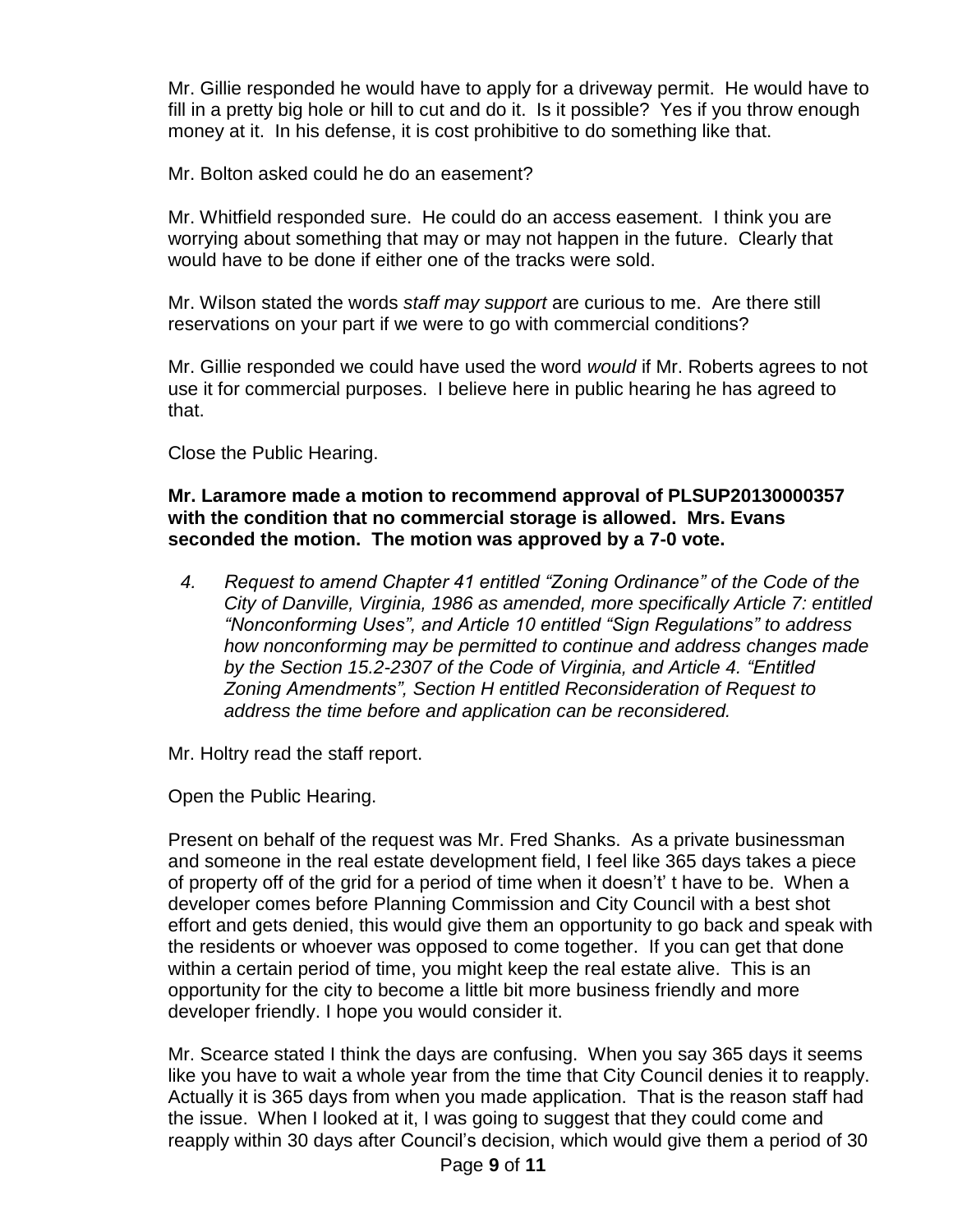days to talk to neighbors and work out any issues. It will be pretty much the same thing I think. It is just a whole lot clearer in everybody's mind.

Mr. Gillie stated that works for us. What we are looking at, the way a case is filed, is between 60 and 90 days. If you add in a one-time tabling, they could still get denied within that 120 days and turn around and reapply. We were trying to give them some time to allow them to go back and meet with neighbors to fix what needed to be fixed. We were just concerned that if we went with 120 days the applicant wouldn't have time to go back to meet with neighbors. If you say 30 days after City Council's decision, it gives somebody 30 days to go back and fix whatever they need to. I think that would work. It wouldn't truly be 120 days. It may be 125 or 140 depending on the dates, but that gives time for people to work things out. We are not opposed to that at all.

Mr. Shanks stated keep in mind that developers don't go out and waste their time. I can't see one being denied today, going back tomorrow and not making a due diligent effort to deal with the unfavorable circumstances. I encourage you to give developers the proper credit.

Mr. Griffith asked would you agree with what was proposed?

Mr. Shanks responded within 30 days, yes.

Mr. Whitfield stated I think he was suggesting no more than 30 days, meaning you would have to wait 30 days after Council's decision.

Mr. Scearce stated to allow the applicant time to fix whatever the problem was.

Mr. Whitfield asked so what you are saying is on the  $31<sup>st</sup>$  day they could reapply?

Mr. Scearce responded I think so.

Mr. Jones asked so what you are saying is that upon City Council's decision, they have to wait 30 days before they can reapply?

Mr. Scearce responded yes.

Mr. Griffith asked do they have to pay another fee when they reapply?

Mr. Gillie responded they do have to pay. The whole process starts over, but that gives them that period of time to work on things and meet with neighbors.

Mr. Griffith stated City Council still has the option that we do to table the item to give the applicant more time to work out things. I am not concerned with missed deadlines. That is the applicant's problem.

Mr. Gillie stated we were just trying to show the length of time the process takes and we didn't even factor in if it was tabled. It is possible that an application can take more than 120 days to go through the process.

Close the Public Hearing.